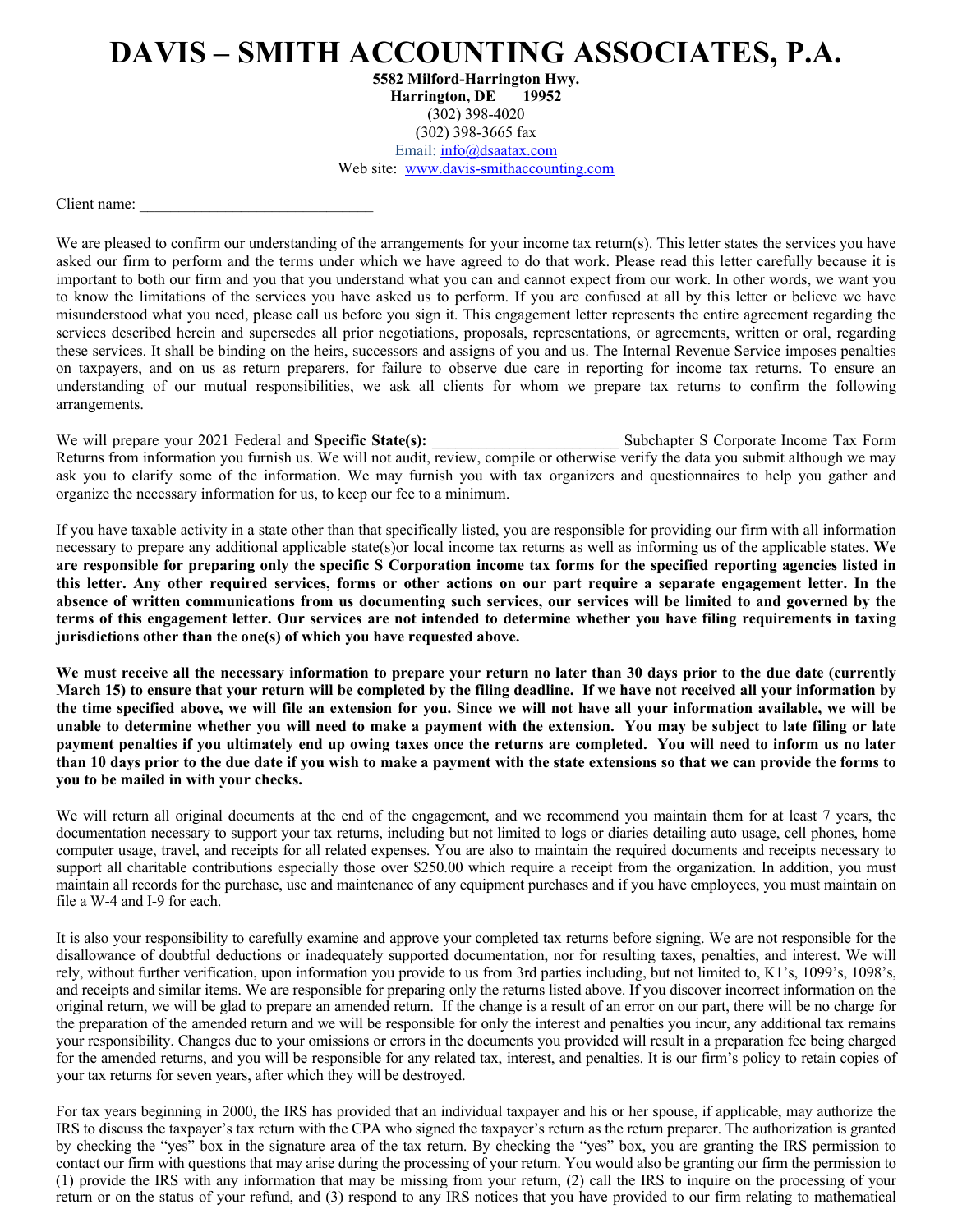errors, offsets, and return preparation. Once elected, the authorization cannot be revoked. The authorization is valid for one year after the due date for filing the tax return. Since our firm does not receive copies of the IRS notices regarding this tax return, we will be providing Form 8821 for your signature, when you pick up the completed return, which will allow the IRS to send us a copy as well.

Our fee does not include responding to inquires or examination by taxing authorities. However, we are available to represent you and our fees for such services are at our standard rates and would be covered under a separate engagement letter. You agree to immediately notify us upon the receipt of any correspondence from any agency covered by this letter. Please do not respond to or click on any links from emails purportedly from the IRS-the IRS never initiates correspondence via email and any such emails are attempts to steal your identity. Additionally, to protect your identity, we will verify your id, birthdate, and social security number when you call or visiting our office. Whether you elect to deal with an audit yourself or choose to have us assist you, PLEASE CONTACT US PRIOR TO SIGNING ANY WAIVERS OR CONSENTS RELATING TO AN AUDIT. Likewise call us before paying any assessments resulting from IRS inquiry letters, many inquiries are computer generated and just require an explanation, please let us verify any amounts the IRS claims are owed before you pay.

We will use our judgment to resolve questions in your favor where a tax law is unclear if there is a reasonable justification for doing so. Whenever we are aware that a possibly applicable tax law is unclear or that there are conflicting interpretations of the law by authorities (e.g., tax agencies and courts), we will explain the possible positions that may be taken on your return. In accordance with our professional standards, we will follow whatever position you request, if it is consistent with the codes, regulations, and interpretations that have been promulgated. If the IRS should later contest the position taken, there may be an assessment of additional tax plus interest and penalties. Currently, the IRS and state taxing agencies are aggressive in assessing penalties. We assume no liability for any such additional penalties or assessments. In the event, however, that you ask us to take a tax position that in our professional judgment will not meet the applicable laws and standards as promulgated, we reserve the right to stop work and shall not be liable to you for any damages that occur because of ceasing to render services.

Please be aware of the following:

- 1. When a self-employed taxpayer reduces taxable income there is also a reduction in earned income reported to the Social Security Administration, which could reduce current and future benefits for the taxpayer and his or her dependents. You acknowledge and agree to the current tax reduction and the potential negative effects on future social security benefits for you, your spouse and any dependents.
- 2. From time-to-time various lenders may request that we sign, for you, some verification of income, employment, or tax filing status. Because we were engaged only to prepare your income tax return, without examination, review, audit or verification, our insurance carriers, as well as the state board of accountancy, prohibit us from signing any such document and we suggest that you have them send IRS Form 4506 to the IRS to obtain such verification.
- 3. The Affordable Care Act has added various new health insurance mandates, penalties and credits beginning in 2015. You acknowledge and agree that we will rely solely on information provided by you to us for the specific returns discussed above for the purpose of preparing this year's tax return and estimated tax payments for 2021. We have been retained only to prepare your tax returns for the above authorities and periods and have provided no advice regarding your eligibility for any credits, estimates of any payments or estimates of any penalties, all of which require a separate written engagement letter for those purposes.
- 4. Professional standards require us to electronically file all federal and state individual income tax returns ("e-filing"). However, you do have the right to "opt out" of the e-filing program. Please notify our firm immediately should you desire not to have your return e-filed so that we may provide you with the form(s) necessary for opting out of the e-file program. Please note that unless you notify us of your desire to not e-file your return, we will prepare your return to be e-filed.

Although e-filing requires both you and our firm to complete additional steps, the same filing deadlines will apply. You must therefore ensure that you complete the additional requirements well before the due dates for our firm to be able to timely transmit your return. We will provide you with a copy of the income tax returns for your review prior to electronic transmission. After you have reviewed the returns, you must provide us with a signed authorization indicating that you have reviewed the return and that, to the best of your knowledge, you feel it is correct. We cannot transmit the returns to the taxing authorities until we have the signed authorization. **Therefore, if you have not provided our firm with your signed authorization by March 11, 2022, we will place your return on extension, even though it might already have been completed.** 

In that event, you will be responsible for ensuring that any payment due with the extension is timely sent to the appropriate taxing authorities. You will also be responsible for any additional costs our firm incurs arising from the extension preparation.

Finally, please note that although our firm will use our best efforts to ensure that your returns are successfully transmitted to the appropriate taxing authorities, we will not be financially responsible for electronic transmission or other errors arising after your return has been successfully submitted from our office.

From time to time during our relationship, you may seek our advice regarding potential investments. We are not investment advisors. Accordingly, we suggest that you seek the advice of qualified investment advisors appropriate to each investment being considered. Unless otherwise specifically agreed to in a separate engagement letter signed by both parties, we will not advise you regarding the economic viability or consequences of an investment or whether you should or should not make a particular investment.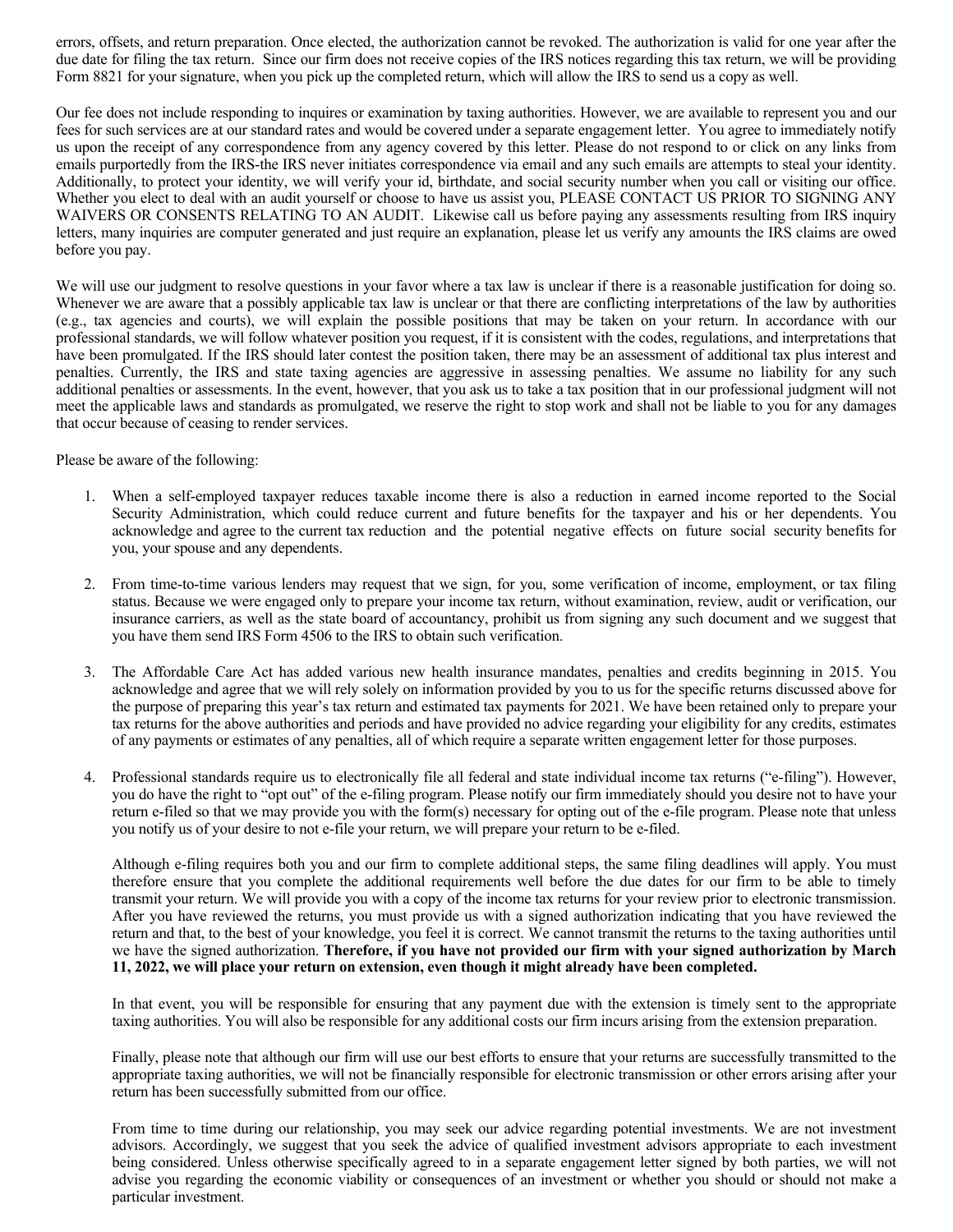- 5. Please note that any person or entity subject to the jurisdiction of the United States (includes individuals, corporations, partnerships, trusts, and estates) having a financial interest in, or signature or other authority over, bank accounts, securities, or other financial accounts having an aggregate value exceeding \$10,000 in a foreign country, shall report such a relationship. Although there are some limited exceptions, filing requirements also apply to taxpayers that have direct or indirect control over a foreign or domestic entity with foreign financial accounts, even if the taxpayer does not have foreign account(s). Failure to disclose the required information to the U.S. Department of the Treasury may result in substantial civil and/or criminal penalties. Such disclosure includes filing Form 8938 with this Form 1040. *If you do not provide our firm with information regarding any interest you may have in a foreign account, we will not be able to prepare any of the required Income Tax related forms, and penalties may be due, for which we have no responsibility. In the absence of such information being provided we will presume you do not have any foreign assets or financial interests and will not file any applicable disclosure forms without separate written authorization.*
- 6. If you and/or your entity have a financial interest in any foreign accounts, you may also be responsible for filing Form FinCen 114 required by the U.S. Department of the Treasury on or before April 15th of each tax year. US citizens are required to report worldwide income on their US tax return.
- 7. The Internal Revenue Service, under IRC §6038 and §6046, requires information reporting if you are an officer, director or shareholder with respect to certain foreign corporations (Form 5471); foreign-owned U.S. corporation or foreign corporation engaged in a U.S. trade or business (Form 5472); U.S. transferor of property to a foreign corporation (Form 926) ); and, for taxable years beginning after March 18, 2020, if you hold foreign financial assets with an aggregate value exceeding \$50,000. By your signature below, you accept responsibility for informing us if you believe that you fall into one of the above categories and you agree to provide us with the information necessary to prepare the appropriate forms. We assume no liability for penalties associated with the failure to file or untimely filing of any of these forms.
- 8. Federal law has extended the attorney-client privilege to some, but not all, communications between a client and the client's CPA. The privilege applies only to non-criminal tax matters that are before the IRS or brought by or against the U.S. Government in a federal court. The communications must be made in connection with tax advice. Communications solely concerning the preparation of a tax return will not be privileged.

In addition, your confidentiality privilege can be inadvertently waived if you discuss the contents of any privileged communication with a third party, such as a lending institution, a friend, or a business associate. We recommend that you contact us before releasing any privileged information to a third party.

If we are asked to disclose any privileged communication, unless we are required to disclose the communication by law, we will not provide such disclosure until you have had an opportunity to argue that the communication is privileged. You agree to pay all reasonable expenses that we incur, including legal fees, that are a result of attempts to protect any communication as privileged.

9. New privacy laws were established by the IRS effective January 1, 2019, and we are now prohibited from providing confidential information or copies to anyone other than you without your specific, written authorization. To comply with these new regulations, we provide all copies of all returns to you in a secure web portal. Your use of this portal is limited to lawful income tax related documents in compliance with our written portal usage policy and will be maintained and accessible solely in accordance with our policy for no more than 30 days after any notification of termination of services by either party, after which point it will be electronically deleted. Our portal policy is available on request. If we are asked to disclose any privileged communication, unless we are required to disclose the communication by law, we will not provide such disclosure until you have had an opportunity to argue that the communication is privileged. You agree to pay all reasonable expenses that we incur, including legal fees, that are a result of attempts to protect any communication as privileged. In addition, your confidentiality privilege can be inadvertently waived if you discuss the contents of any privileged communication with a third party, such as a lending institution, a friend, or a business associate. We recommend that you contact us before releasing information to a third party.

In the interest of facilitating our services to you, we utilize a secure web portal. Your use of this portal must comply with our standards of use, and as owners of the portal we retain the right to limit and deny use of the portal for inappropriate purposes. Your access to files maintained on the portal will be terminated no later than 90 days after the date you are notified that the tax return is available. All confidential information sent to you as well as the portal will be password protected. While we will use our best efforts to keep such communications secure in accordance with our obligations under applicable laws and professional standards, you recognize and accept that we have no control over the unauthorized interception of these communications once they have been sent and consent to our use of these devices during this engagement.

- 10. New forms of currency and commerce have become commonplace. You hereby acknowledge that if you make use of alternative types of crypto-currency or payment, such as Bitcoin or PayPal, or conduct business in the consumer-to-consumer rental market, such as Uber. Lyft, Airbnb, FSBO, Turo, etc., you have provided us with details of all transactions.
- 11. It is our policy to keep records related to this engagement for seven years after which they are destroyed. However, we do not keep any original client records. We will return those to you at the completion of the services rendered under this engagement. When records are returned to you, it is your responsibility to retain and protect your records for seven years for possible future use, including potential examination by any government or regulatory agencies.